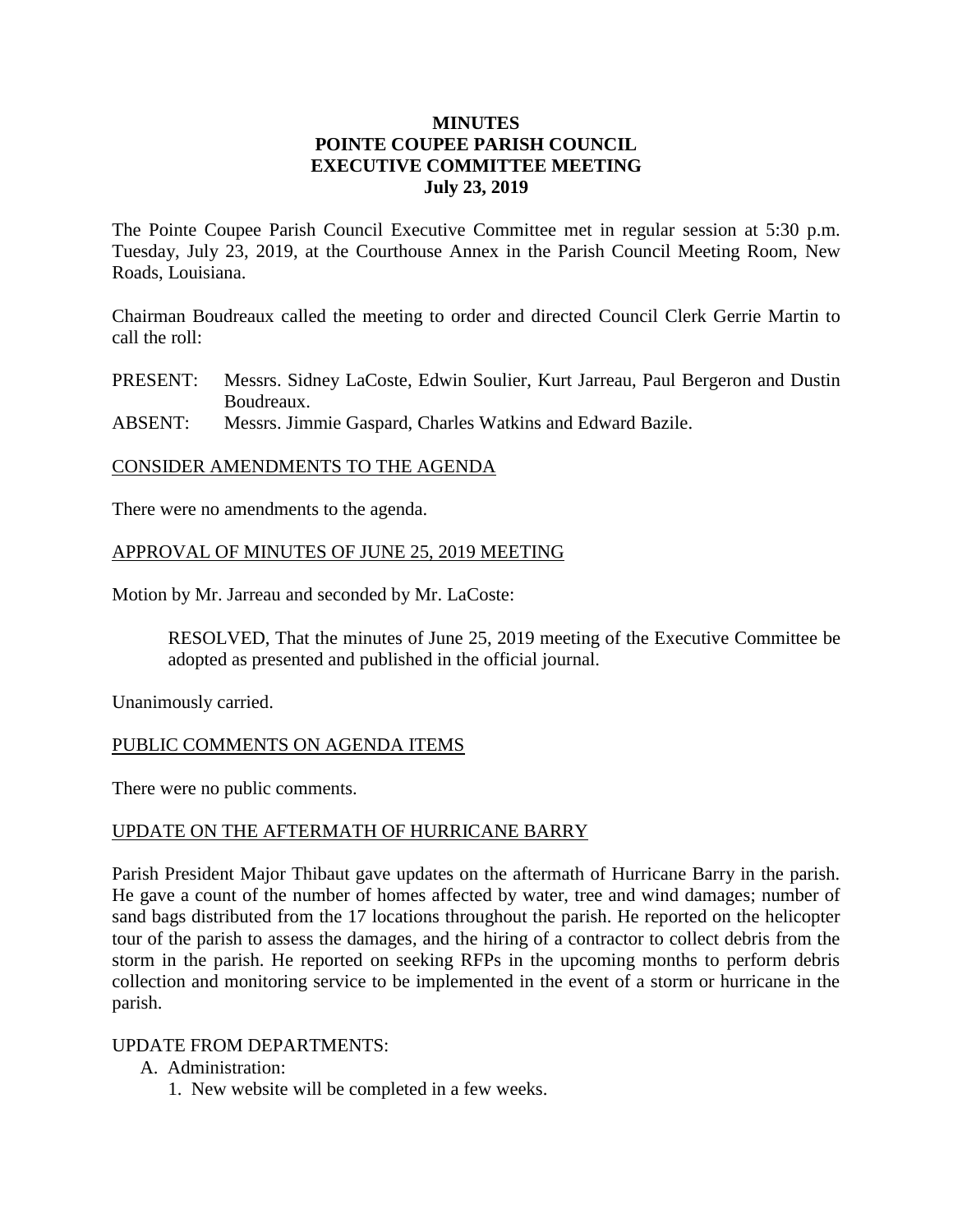2. Adoption of policy & procedures.

#### B. Finance:

- 1. Reviewed schedule for ad valorem bond issues that will fund the preliminary list of parish needs, including renovations to parish buildings and purchase of equipment.
- 2. Will be obtaining council's approval of the upcoming resolution to approve submission to the Bond Commission, and ordinance approving the bond issuance.
- 3. The closing, delivery of bonds and funds are scheduled for October 14, 2019.

#### C. Recreation:

- 1. Received applications for new Recreation Director and will be scheduling interviews.
- 2. Events scheduled at the Multi-Use Center in September.
- 3. Will be advertising for RFPs for a new washing rack at the Multi-Use Center.
- 4. Repairs to Field #1 at PC Rec that was damaged by the recent storm.
- D. Public Works:
	- 1. The Public Works Director will be finalizing the list to advertise for bids for the upcoming Road Program.
	- 2. Bridge repairs on Dickinson Road and Woodview Lane.
	- 3. Litter Abatement Program in the parish.
	- 4. Drainage projects in the parish.
	- 5. Equipment.

#### DISCUSSION OF INTRODUCED ORDINANCES:

- 1. Swimming Pools Chairman Boudreaux and the members discussed amending the ordinance to include sanctions for violations of the ordinance by imposing a fine of \$500 for the enforcement of a fence around the pools.
- 2. Construction of structures over False River Chairman Boudreaux and the members discussed defining the distance a pier, etc., can be constructed from the river bank in the ordinance.
- 3. Adoption of the Personnel Manual There were no discussion.
- 4. Adoption of the Media Policy There were no discussion.
- 5. Adoption of the Social Media Policy There were no discussion.
- 6. Adoption of the Safety Policy There were no discussion.
- 7. Adoption of the Fleet Safety Manual There were no discussion.
- 8. Adoption of the Transitional Duty Policy There were no discussion.

#### ANNOUNCEMENTS, NOTICES, MEETINGS, ETC.

Chairman Boudreaux announced the next council meeting will be held August 13, 2019.

President Thibaut reminded members about attending an appreciation dinner honoring the firefighters in the parish on July 30, 2019 at the Communications Center at 6:00 p.m.